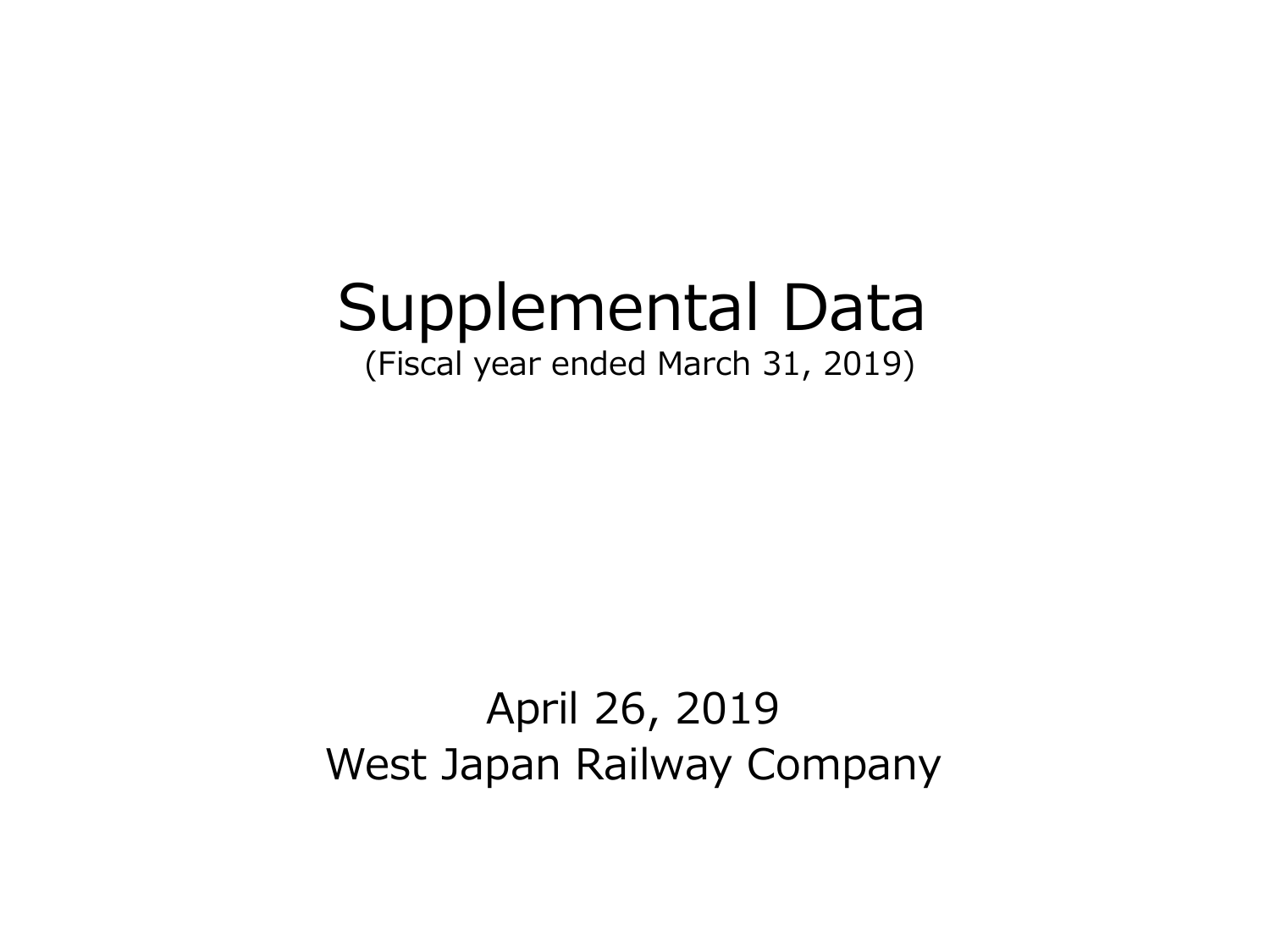¥Billions

|                                         | Results<br><b>Results</b> |          | YoY                     |               | <b>Forecasts</b> | YoY                     |               |  |
|-----------------------------------------|---------------------------|----------|-------------------------|---------------|------------------|-------------------------|---------------|--|
|                                         | FY2018.3                  | FY2019.3 | Increase/<br>(Decrease) | $\frac{0}{0}$ | FY2020.3         | Increase/<br>(Decrease) | $\frac{0}{0}$ |  |
|                                         | A                         | B        | $B-A$                   | $B/A-1$       | $\mathsf C$      | $C - B$                 | $C/B-1$       |  |
| [Consolidated]                          |                           |          |                         |               |                  |                         |               |  |
| <b>Operating Revenues</b>               | 1,500.4                   | 1,529.3  | 28.8                    | 1.9           | 1,557.5          | 28.1                    | 1.8           |  |
| Operating Income                        | 191.3                     | 196.9    | 5.5                     | 2.9           | 198.0            | 1.0                     | 0.5           |  |
| <b>Recurring Profit</b>                 | 177.7                     | 183.3    | 5.5                     | 3.1           | 184.5            | 1.1                     | 0.6           |  |
| Profit attributable to owners of parent | 110.4                     | 102.7    | (7.7)                   | (7.0)         | 118.5            | 15.7                    | 15.3          |  |
| [Non-Consolidated]                      |                           |          |                         |               |                  |                         |               |  |
| <b>Operating Revenues</b>               | 976.2                     | 980.9    | 4.6                     | 0.5           | 1,001.0          | 20.0                    | 2.0           |  |
| <b>Transportation Revenues</b>          | 867.8                     | 873.4    | 5.6                     | 0.6           | 895.0            | 21.5                    | 2.5           |  |
| <b>Operating Expenses</b>               | 831.9                     | 830.1    | (1.7)                   | (0.2)         | 849.5            | 19.3                    | 2.3           |  |
| Personnel costs                         | 221.4                     | 215.8    | (5.6)                   | (2.5)         | 217.5            | 1.6                     | 0.8           |  |
| Non personnel costs                     | 407.6                     | 416.6    | 9.0                     | 2.2           | 425.5            | 8.8                     | 2.1           |  |
| Energy costs                            | 44.0                      | 45.2     | 1.1                     | 2.7           | 47.5             | 2.2                     | 4.9           |  |
| Maintenance costs                       | 161.4                     | 164.0    | 2.5                     | 1.6           | 170.5            | 6.4                     | 3.9           |  |
| Miscellaneous costs                     | 202.1                     | 207.3    | 5.2                     | 2.6           | 207.5            | 0.1                     | 0.1           |  |
| Depreciation                            | 136.8                     | 134.3    | (2.4)                   | (1.8)         | 141.0            | 6.6                     | 4.9           |  |
| Operating Income                        | 144.3                     | 150.7    | 6.3                     | 4.4           | 151.5            | 0.7                     | 0.5           |  |
| Recurring Profit                        | 128.6                     | 136.4    | 7.8                     | 6.1           | 137.5            | 1.0                     | 0.7           |  |
| Net Income                              | 80.7                      | 80.6     | (0.1)                   | (0.2)         | 95.0             | 14.3                    | 17.8          |  |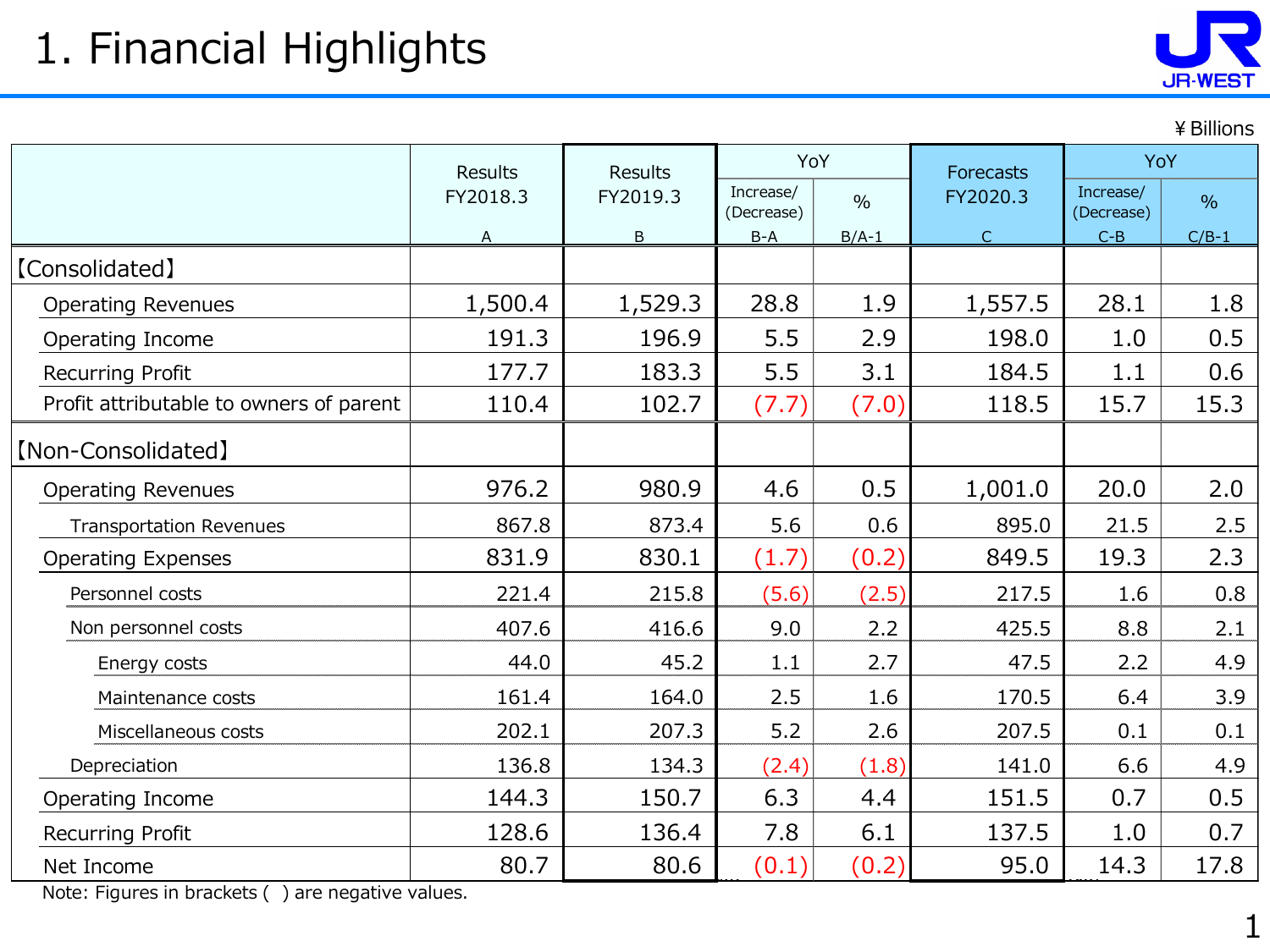### 2. Non-Consolidated Financial Results



|  | ¥ Billions |
|--|------------|
|--|------------|

|                                          | Results  | FY2019.3                    |                | YoY                     |               | Difference from the              |
|------------------------------------------|----------|-----------------------------|----------------|-------------------------|---------------|----------------------------------|
|                                          | FY2018.3 | Forecasts<br>(As of Jan 30) | <b>Results</b> | Increase/<br>(Decrease) | $\frac{0}{0}$ | forecasts<br>Increase/(Decrease) |
|                                          | A        | B                           | $\mathsf{C}$   | $C-A$                   | $C/A-1$       | $C-B$                            |
|                                          |          |                             |                |                         |               |                                  |
| <b>Operating Revenues</b>                | 976.2    | 979.0                       | 980.9          | 4.6                     | 0.5           | 1.9                              |
| Transportation revenues                  | 867.8    | 871.0                       | 873.4          | 5.6                     | 0.6           | 2.4                              |
| Other                                    | 108.4    | 108.0                       | 107.4          | (0.9)                   | (0.9)         | (0.5)                            |
| <b>Operating Expenses</b>                | 831.9    | 834.0                       | 830.1          | (1.7)                   | (0.2)         | (3.8)                            |
| Personnel costs                          | 221.4    | 216.5                       | 215.8          | (5.6)                   | (2.5)         | (0.6)                            |
| Non personnel costs                      | 407.6    | 420.0                       | 416.6          | 9.0                     | 2.2           | (3.3)                            |
| Energy costs                             | 44.0     | 45.5                        | 45.2           | 1.1                     | 2.7           | (0.2)                            |
| Maintenance costs                        | 161.4    | 166.5                       | 164.0          | 2.5                     | 1.6           | (2.4)                            |
| Miscellaneous costs                      | 202.1    | 208.0                       | 207.3          | 5.2                     | 2.6           | (0.6)                            |
| Rental payments, etc.                    | 30.2     | 27.5                        | 27.2           | (2.9)                   | (9.8)         | (0.2)                            |
| Taxes                                    | 35.7     | 35.5                        | 36.0           | 0.3                     | 0.9           | 0.5                              |
| Depreciation                             | 136.8    | 134.5                       | 134.3          | (2.4)                   | (1.8)         | (0.1)                            |
| Operating Income                         | 144.3    | 145.0                       | 150.7          | 6.3                     | 4.4           | 5.7                              |
| Non-operating revenues and expenses, net | (15.7)   | (14.0)                      | (14.2)         | 1.4                     | (9.4)         | (0.2)                            |
| Non-operating revenues                   | 6.2      | 7.5                         | 7.5            | 1.3                     |               | 0.0                              |
| Non-operating expenses                   | 21.9     | 21.5                        | 21.7           | (0.1)                   |               | 0.2                              |
| Recurring Profit                         | 128.6    | 131.0                       | 136.4          | 7.8                     | 6.1           | 5.4                              |
| Extraordinary profit and loss, net       | (9.2)    | (25.0)                      | (20.6)         | (11.4)                  |               | 4.3                              |
| Extraordinary profit                     | 29.8     |                             | 27.6           | (2.2)                   | -             |                                  |
| Extraordinary loss                       | 39.0     |                             | 48.2           | 9.1                     |               |                                  |
| Net Income                               | 80.7     | 74.0                        | 80.6           | (0.1)                   | (0.2)         | 6.6                              |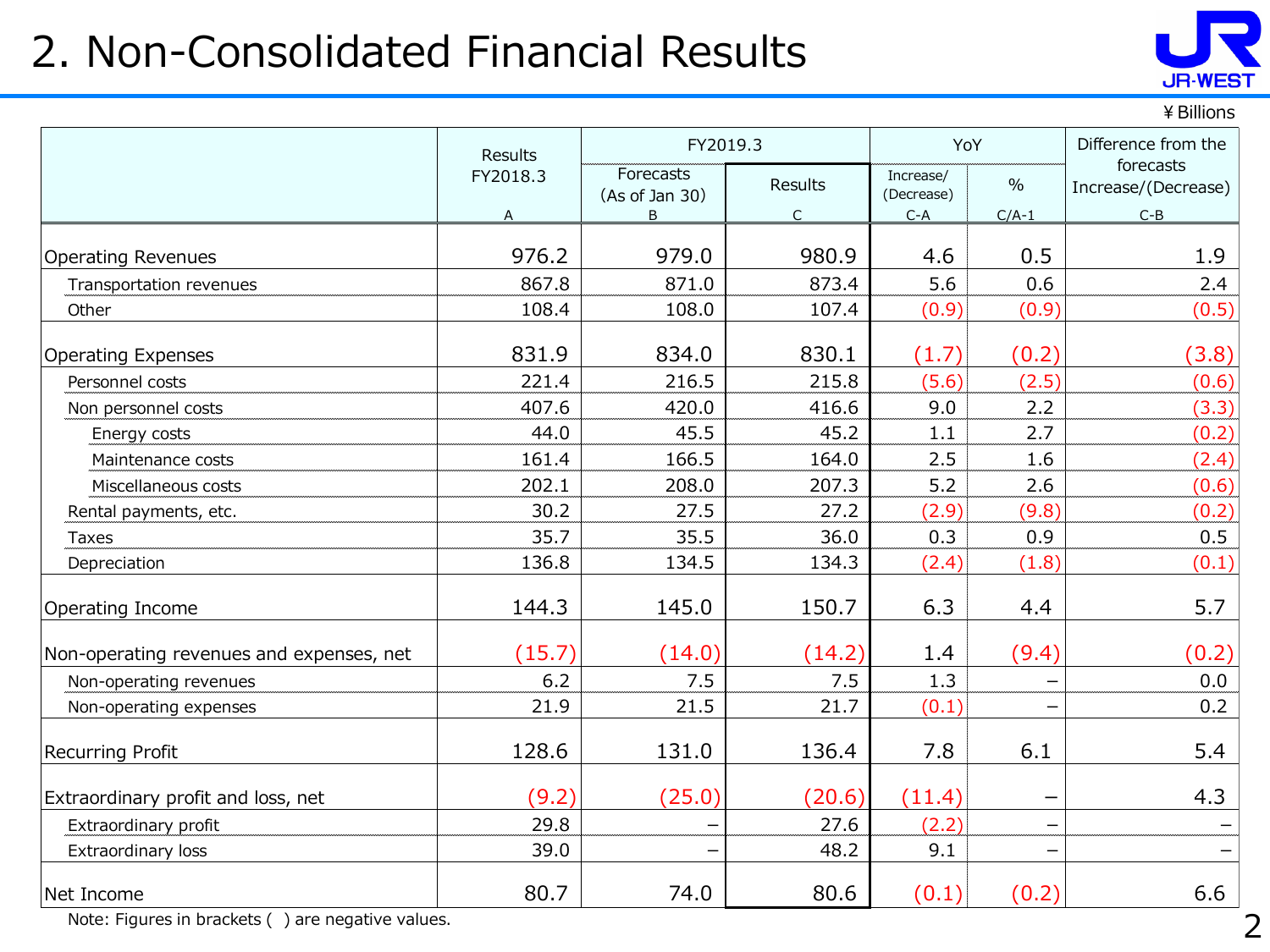#### 3. Major Factors of Increase/Decrease in Transportation Revenues



|                    |       |                            |               |                                                            | ¥ Billions |
|--------------------|-------|----------------------------|---------------|------------------------------------------------------------|------------|
|                    |       |                            |               | Results FY2019.3                                           |            |
| Transportation     |       | YoY<br>Increase/(Decrease) |               | Major factors                                              |            |
| revenues           |       | Amount                     | $\frac{0}{0}$ |                                                            | Amount     |
|                    |       |                            |               | Fundamental trend 1.5%                                     | 6.7        |
|                    |       |                            |               | Special factors                                            |            |
|                    |       |                            |               | ·Inbound                                                   | 1.5        |
|                    |       |                            |               | ·Favorable demand during peak periods                      | 2.4        |
| Shinkansen         | 457.0 | 9.3                        | 2.1           | ·Rebound from snow damage                                  | (0.1)      |
|                    |       |                            |               | ·Northern Osaka Prefecture Earthquake                      | (0.4)      |
|                    |       |                            |               | ·The Heavy Rain Event of July 2018                         | (2.1)      |
|                    |       |                            |               | ·Typhoon No.21 (Jebi), etc.                                | 0.7        |
|                    |       |                            |               | etc                                                        |            |
|                    |       |                            |               | Fundamental trend (0.1%)                                   | (0.2)      |
|                    |       |                            |               | Special factors                                            |            |
|                    |       |                            |               | ·Inbound                                                   | 0.9        |
| Kansai Urban Area  |       |                            |               | ·Favorable demand during peak periods                      | 0.4        |
| (Kyoto-Osaka-      | 308.1 | (0.8)                      |               | $(0.3)$ $\overline{\cdot \text{Rebound}}$ from snow damage | 0.3        |
| Kobe Area)         |       |                            |               | ·Northern Osaka Prefecture Earthquake                      | (0.4)      |
|                    |       |                            |               | ·The Heavy Rain Event of July 2018                         | (1.5)      |
|                    |       |                            |               | ·Typhoon No.21 (Jebi), etc.                                | (1.4)      |
|                    |       |                            |               | etc.                                                       |            |
|                    |       |                            |               | Fundamental trend (0.6%)                                   | (0.7)      |
|                    |       |                            |               | Special factors                                            |            |
|                    |       |                            |               | ·Inbound                                                   | 0.3        |
| Other              |       |                            |               | ·Favorable demand during peak periods                      | 0.1        |
| lines              | 108.2 | (2.8)                      | (2.6)         | ·Rebound from snow damage                                  | 0.5        |
|                    |       |                            |               | ·Northern Osaka Prefecture Earthquake                      | (0.1)      |
|                    |       |                            |               | · The Heavy Rain Event of July 2018                        | (2.7)      |
|                    |       |                            |               | ·Typhoon No.21 (Jebi), etc.                                | (0.3)      |
|                    |       |                            |               | etc.                                                       |            |
| Conventional lines | 416.3 | (3.7)                      | (0.9)         |                                                            |            |
| Total              | 873.4 | 5.6                        | 0.6           |                                                            |            |

Note: Revenues from luggage transportation are omitted due to the small amount. Figures in brackets ( ) are negative values.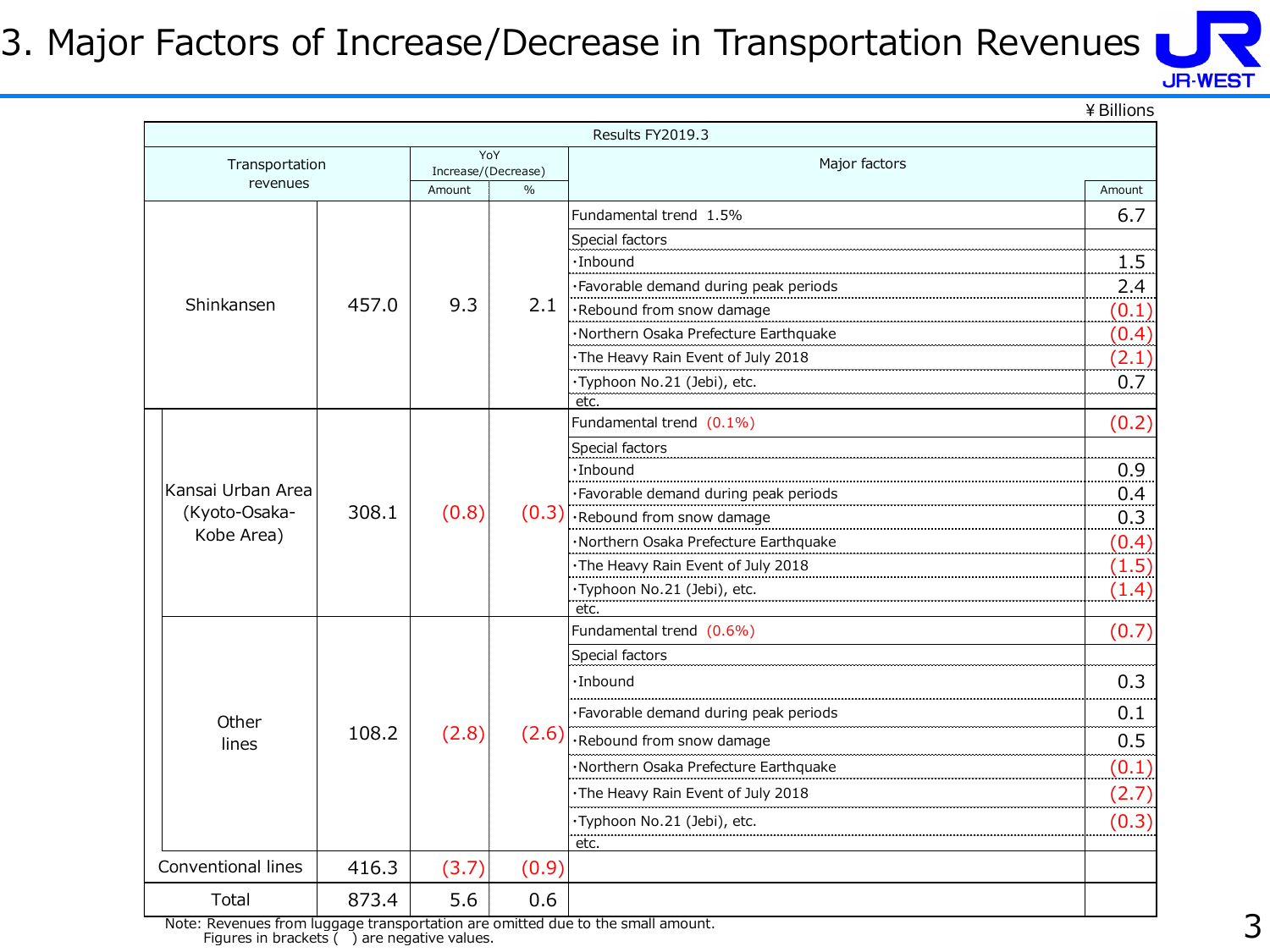## 4. Transportation Revenues and Passenger-Kilometers



| <b>Transportation Revenues</b> |                                                                               |                    |              |                                         |                                  |                                    |          |                      |             |          |                        |
|--------------------------------|-------------------------------------------------------------------------------|--------------------|--------------|-----------------------------------------|----------------------------------|------------------------------------|----------|----------------------|-------------|----------|------------------------|
| ¥ Billions                     |                                                                               |                    |              |                                         | Millions of passenger-kilometers |                                    |          |                      |             |          |                        |
|                                | <b>Fiscal Year</b><br>3 months (4Q)<br>$(4/1 \sim 3/31)$<br>$(1/1 \sim 3/31)$ |                    |              | <b>Fiscal Year</b><br>$(4/1 \sim 3/31)$ |                                  | 3 months (4Q)<br>$(1/1 \sim 3/31)$ |          |                      |             |          |                        |
| FY2018.3                       | FY2019.3                                                                      | YoY                | FY2018.3     | FY2019.3                                | YoY                              | FY2018.3                           | FY2019.3 | YoY                  | FY2018.3    | FY2019.3 | YoY                    |
| 867.8                          | 873.4                                                                         | 5.6<br>0.6%        | 208.5        | 213.0                                   | 4.5<br>2.2%                      | 59,291                             | 59,379   | 87<br>0.1%           | 14,074      | 14,238   | 164<br>1.2%            |
| 447.7                          | 457.0                                                                         | 9.3<br>2.1%        | 106.1        | 108.8                                   | 2.6<br>2.5%                      | 21,022                             | 21,338   | 315<br>1.5%          | 4,958       | 5,088    | 130<br>2.6%            |
| 10.7                           | 11.2                                                                          | 0.4<br>3.9%        | 2.6          | 2.7                                     | 0.1<br>4.5%                      | 846                                | 880      | 33<br>4.0%           | 204         | 215      | 10<br>5.3%             |
| 436.9                          | 445.8                                                                         | 2.0%               | 103.4        | 106.0                                   | 2.5%                             | 20,176                             | 20,457   | 1.4%                 | 4,753       | 4,873    | 119<br>2.5%            |
| 420.0                          | 416.3                                                                         | (3.7)<br>(0.9%)    | 102.4        | 104.2                                   | 1.8<br>1.8%                      | 38,269                             | 38,040   | (228)<br>$(0.6\%)$   | 9,115       | 9,149    | 33<br>0.4%             |
| 142.0                          | 141.3                                                                         | (0.7)<br>$(0.5\%)$ | 34.0         | 33.8                                    | (0.2)<br>(0.7%)                  | 22,831                             | 22,751   | (79)<br>(0.3%)       | 5,301       | 5,296    | (4)<br>$(0.1\%)$       |
| 277.9                          | 274.9                                                                         | (2.9)<br>$(1.1\%)$ | 68.3         | 70.4                                    | 2.0<br>3.0%                      | 15,437                             | 15,289   | (148)<br>(1.0%       | 3,814       | 3,853    | 38<br>1.0%             |
| 309.0                          | 308.1                                                                         | (0.8)<br>(0.3%)    | 75.2         | 76.8                                    | 1.5<br>2.1%                      | 29,872                             | 29,797   | (74)<br>(0.2%)       | 7,118       | 7,160    | 41<br>0.6%             |
| 116.9                          | 116.6                                                                         | (0.2)<br>(0.3%)    | 28.1         | 28.0                                    | (0.1)<br>$(0.5\%)$               | 18,787                             | 18,766   | (21)<br>$(0.1\%)$    | 4,397       | 4,401    | $\overline{4}$<br>0.1% |
| 192.0                          | 191.4                                                                         | (0.3%)             | 47.0         | 48.8                                    | 3.7%                             | 11,084                             | 11,031   | (0.5%)               | 2,721       | 2,759    | 37<br>1.4%             |
| 111.0                          | 108.2                                                                         | (2.8)<br>$(2.6\%)$ | 27.1         | 27.3                                    | 0.2<br>0.8%                      | 8,397                              | 8,243    | (153)<br>(1.8%)      | 1,997       | 1,989    | (8)<br>(0.4%)          |
| 25.1                           | 24.6                                                                          | (0.4)<br>$(1.6\%)$ | 5.8          | 5.7                                     | (0.0)<br>(1.5%)                  | 4,043                              | 3,985    | (57)<br>$(1.4\%)$    | 904         | 895      | (9)<br>$(1.0\%)$       |
| 85.9                           | 83.5                                                                          | (2.4)<br>(2.8%)    | 21.2         | 21.5                                    | 0.3<br>1.5%                      | 4,353                              | 4,257    | (95)<br>$(2.2\%)$    | 1,092       | 1,094    | $0.1\%$                |
|                                |                                                                               |                    | 8.8<br>(0.5) |                                         |                                  | 2.5<br>1.7                         |          | Passenger-Kilometers | 281<br>(52) |          |                        |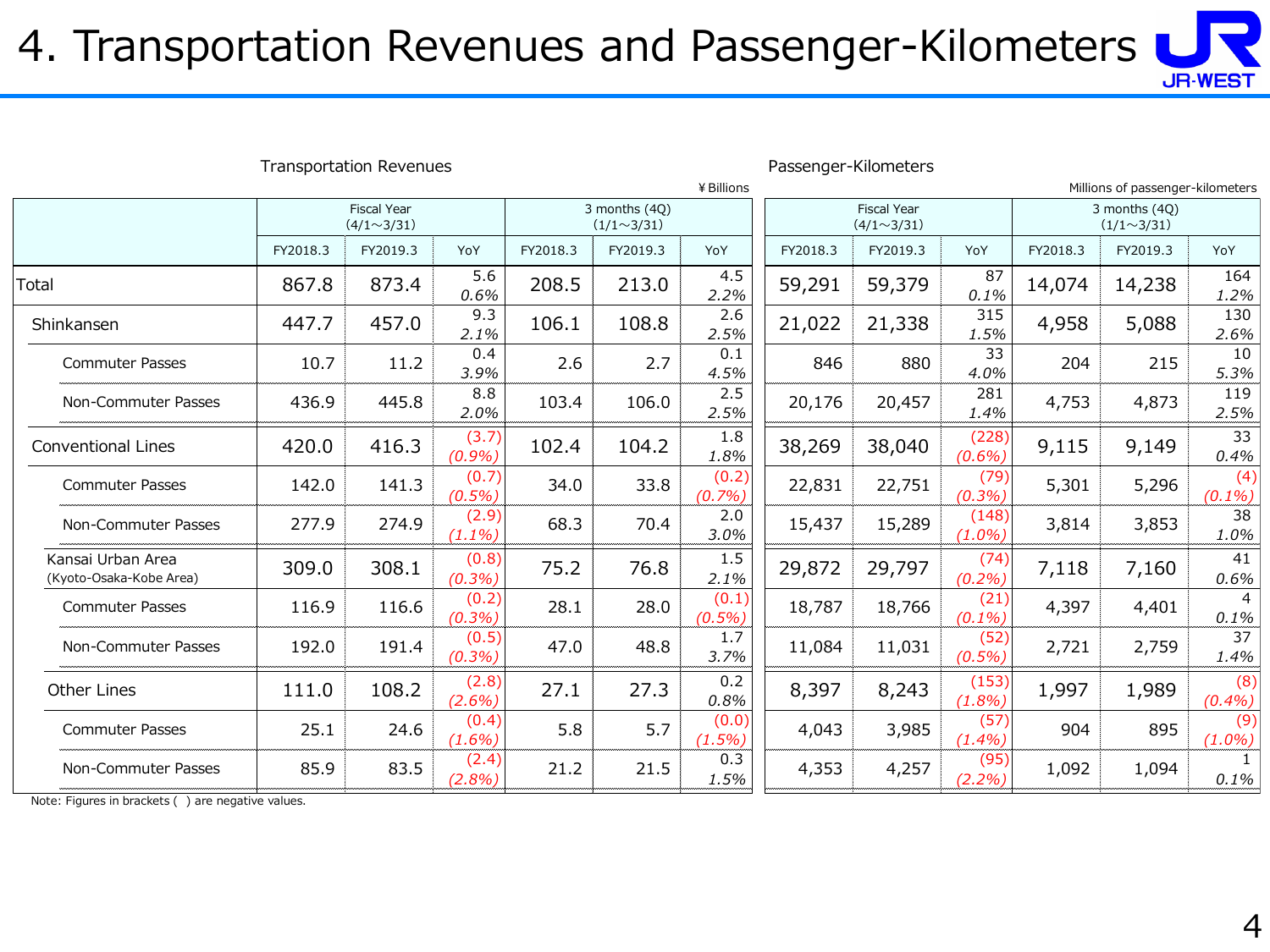#### 5. Major Factors of Increase/Decrease in Operating Expenses (Non-consolidated)

| JR-WEST |  |
|---------|--|

 $¥$  Billions

|                                  |       |                         | Results FY2019.3 |                                                                                            |
|----------------------------------|-------|-------------------------|------------------|--------------------------------------------------------------------------------------------|
|                                  |       | YoY                     |                  |                                                                                            |
|                                  |       | Increase/<br>(Decrease) | $\frac{0}{0}$    | Major factors (YoY)                                                                        |
| Personnel costs                  | 215.8 | (5.6)                   | (2.5)            | ·Difference in unit cost, etc.                                                             |
| Energy costs                     | 45.2  | 1.1                     | 2.7              | · Increase in adjustment amount for fuel cost, etc.                                        |
| Maintenance costs                | 164.0 | 2.5                     | 1.6              | · Increase in Capex-related removal work, etc.                                             |
| Miscellaneous costs              | 207.3 | 5.2                     | 2.6              | · Expenditure for the substitute bus services due to<br>the torrentialrains disaster, etc. |
| Rental Payments, etc             | 27.2  | (2.9)                   |                  | $(9.8)$ $\cdot$ Decrease in rental payments for JR Tozai Line, etc.                        |
| <b>Taxes</b>                     | 36.0  | 0.3                     | 0.9              |                                                                                            |
| Depreciation and<br>amortization | 134.3 | (2.4)                   |                  | $(1.8)$ Progress of depreciation and amortization, etc.                                    |
| Total                            | 830.1 | (1.7)                   | (0.2)            |                                                                                            |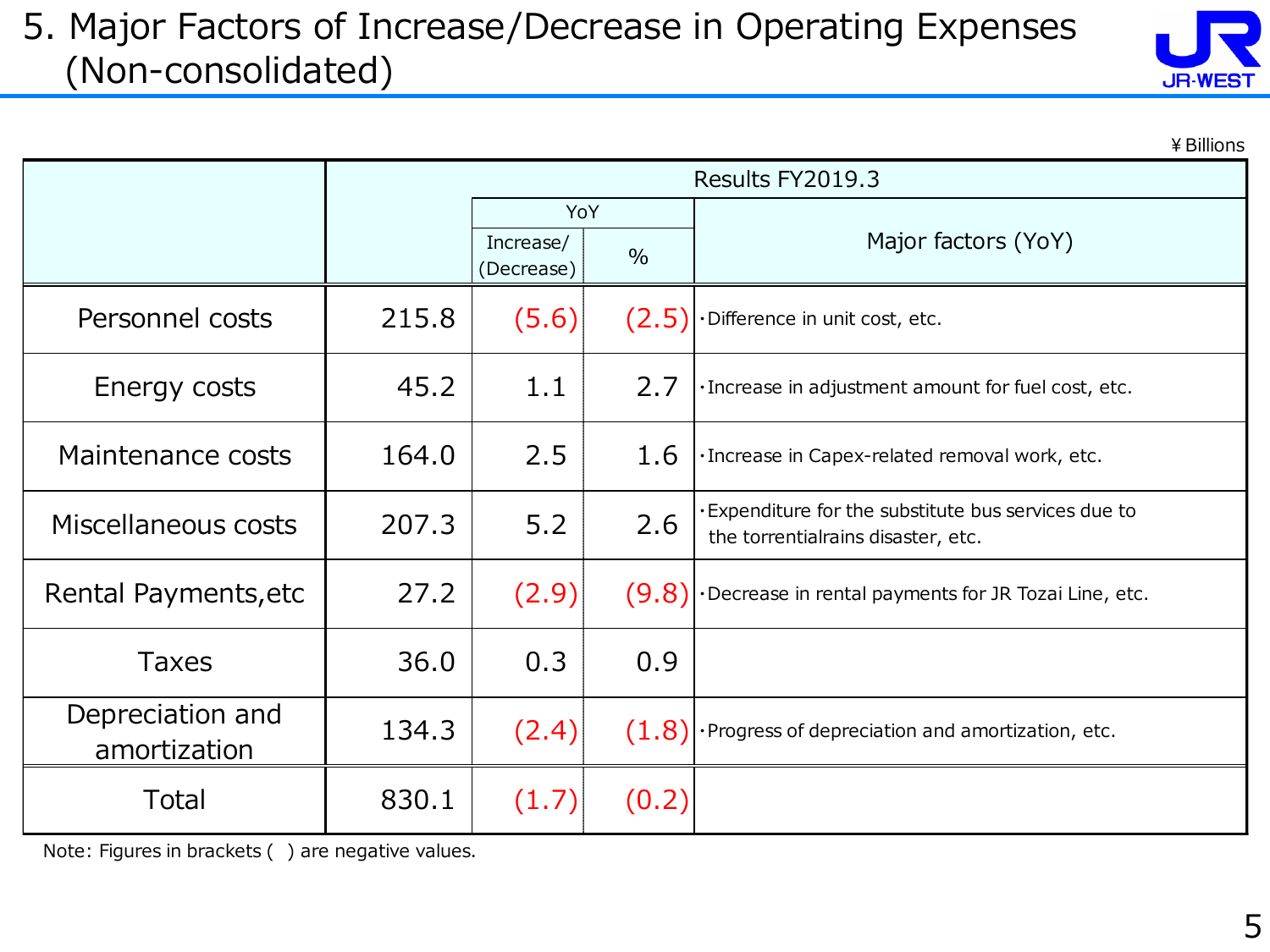## 6. Consolidated Financial Results



¥Billions

|                                          | Results       | FY2019.3                         |                        |                                  | YoY                      | Difference from<br>the forecasts |  |
|------------------------------------------|---------------|----------------------------------|------------------------|----------------------------------|--------------------------|----------------------------------|--|
|                                          | FY2018.3<br>Α | Forecasts<br>(As of Jan 30)<br>B | Results<br>$\mathsf C$ | Increase/<br>(Decrease)<br>$C-A$ | $\frac{0}{0}$<br>$C/A-1$ | Increase/(Decrease)<br>$C - B$   |  |
| <b>Operating Revenues</b>                | 1,500.4       | 1,516.5                          | 1,529.3                | 28.8                             | 1.9                      | 12.8                             |  |
| <b>Operating Expenses</b>                | 1,309.0       | 1,329.0                          | 1,332.3                | 23.2                             | 1.8                      | 3.3                              |  |
| Operating Income                         | 191.3         | 187.5                            | 196.9                  | 5.5                              | 2.9                      | 9.4                              |  |
| Non-operating revenues and expenses, net | (13.5)        | (13.5)                           | (13.6)                 | (0.0)                            | 0.3                      | (0.1)                            |  |
| Non-operating revenues                   | 9.0           | 8.6                              | 9.4                    | 0.3                              |                          | 0.8                              |  |
| Non-operating expenses                   | 22.6          | 22.1                             | 23.0                   | 0.3                              |                          | 0.9                              |  |
| Recurring Profit                         | 177.7         | 174.0                            | 183.3                  | 5.5                              | 3.1                      | 9.3                              |  |
| Extraordinary profit and loss, net       | (7.1)         | (30.0)                           | (26.1)                 | (19.0)                           |                          | 3.8                              |  |
| Extraordinary profit                     | 32.8          |                                  | 29.0                   | (3.8)                            | —                        |                                  |  |
| Extraordinary loss                       | 39.9          |                                  | 55.2                   | 15.2                             |                          |                                  |  |
| Profit attributable to owners of parent  | 110.4         | 95.5                             | 102.7                  | (7.7)                            | (7.0)                    | 7.2                              |  |
| Comprehensive Income                     | 114.1         | —                                | 104.8                  | (9.3)                            | (8.2)                    | —                                |  |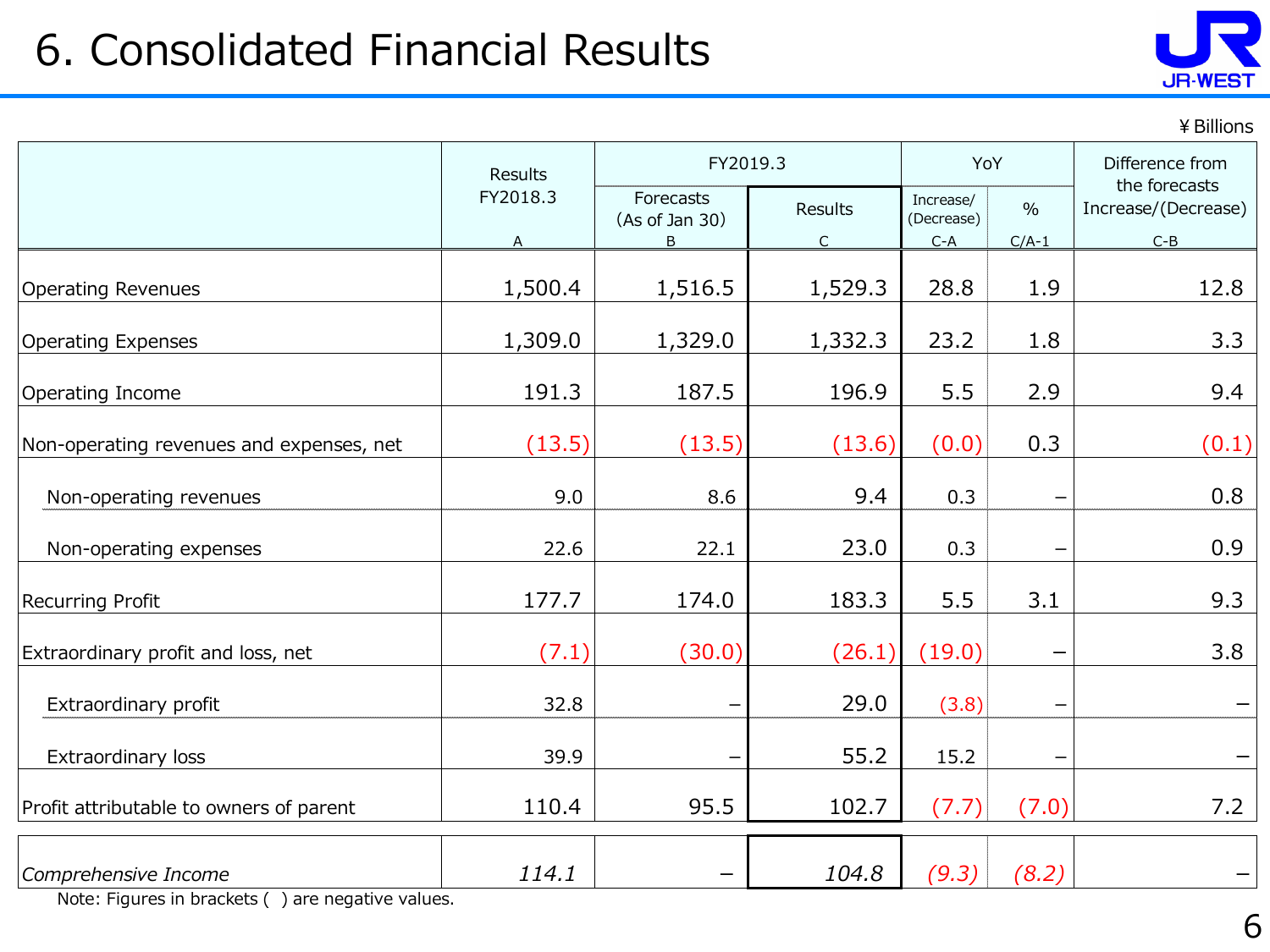#### 7. Consolidated Financial Results (Segment Information) **JR-WEST**

|                                                                 |                |                             |         |                         |               | ¥ Billions                       |
|-----------------------------------------------------------------|----------------|-----------------------------|---------|-------------------------|---------------|----------------------------------|
|                                                                 | <b>Results</b> | FY2019.3                    |         |                         | YoY           | Difference from the              |
|                                                                 | FY2018.3       | Forecasts<br>(As of Jan 30) | Results | Increase/<br>(Decrease) | $\frac{0}{0}$ | forecasts<br>Increase/(Decrease) |
|                                                                 | A              | B                           | C       | $C-A$                   | $C/A-1$       | $C-B$                            |
| Operating Revenues $^{\ast1}$                                   | 1,500.4        | 1,516.5                     | 1,529.3 | 28.8                    | 1.9           | 12.8                             |
| Transportation                                                  | 950.8          | 953.0                       | 953.9   | 3.0                     | 0.3           | 0.9                              |
| Retail                                                          | 239.8          | 244.8                       | 245.5   | 5.7                     | 2.4           | 0.7                              |
| Sales of goods and food services                                | 161.7          | 167.0                       | 170.0   | 8.3                     | 5.2           | 3.0                              |
| [Accommodation-oriented budget hotels] (restated) <sup>*2</sup> | [11.6]         | [12.7]                      | (13.1)  | [1.4]                   | [12.6]        | [0.4]                            |
| Department stores                                               | 70.1           | 69.1                        | 67.1    | (3.0)                   | (4.3)         | (1.9)                            |
| Real estate                                                     | 139.6          | 147.8                       | 148.5   | 8.8                     | 6.3           | 0.7                              |
| Shopping center                                                 | 59.6           | 60.7                        | 61.5    | 1.9                     | 3.3           | 0.8                              |
| Real estate lease and sale                                      | 78.1           | 85.1                        | 84.9    | 6.8                     | 8.8           | (0.1)                            |
| [Real estate sale] (restated)                                   | [35.0]         | [40.7]                      | [39.4]  | [4.4]                   | [12.6]        | (1.3)                            |
| Other businesses                                                | 170.0          | 170.9                       | 181.3   | 11.3                    | 6.7           | 10.4                             |
| Hotel                                                           | 35.6           | 36.1                        | 35.6    | (0.0)                   | (0.0)         | (0.4)                            |
| Nippon Travel Agency                                            | 41.3           | 39.9                        | 40.5    | (0.8)                   | (2.0)         | 0.6                              |
| Operating Income $^{\ast1}$                                     | 191.3          | 187.5                       | 196.9   | 5.5                     | 2.9           | 9.4                              |
| Transportation                                                  | 130.3          | 130.6                       | 136.2   | 5.9                     | 4.6           | 5.6                              |
| Retail                                                          | 7.2            | 5.7                         | 6.1     | (1.1)                   | (15.8)        | 0.4                              |
| Sales of goods and food services                                | 6.0            | 4.4                         | 4.9     | (1.1)                   | (18.8)        | 0.5                              |
| Department stores                                               | 0.9            | 1.0                         | 1.0     | 0.0                     | 3.6           | 0.0                              |
| Real estate                                                     | 35.7           | 33.4                        | 35.6    | (0.0)                   | (0.3)         | 2.2                              |
| Shopping center                                                 | 8.7            | 8.5                         | 9.6     | 0.9                     | 10.6          | 1.1                              |
| Real estate lease and sale                                      | 17.3           | 15.6                        | 18.2    | 0.8                     | 5.1           | 2.6                              |
| Other businesses                                                | 19.9           | 21.1                        | 21.2    | 1.3                     | 6.6           | 0.1                              |
| Hotel                                                           | 1.9            | 1.4                         | 1.0     | (0.9)                   | (45.9)        | (0.3)                            |
| Nippon Travel Agency                                            | 0.2            | 0.3                         | 0.2     | (0.0)                   | (19.8)        | (0.0)                            |

Note: Figures in brackets ( ) are negative values.

\*1 The breakdowns of operating revenues and operating income by each segment are the sums of those of major subsidiaries.

\*2 Figures in brackets 【 】 are the sales of accommodation-oriented budget hotel, "VIA INN", sales, excluding Shimonoseki (unconsolidated), Asakusa (other business segment), and Hiroshima Kanayamacho (other business segment) locations.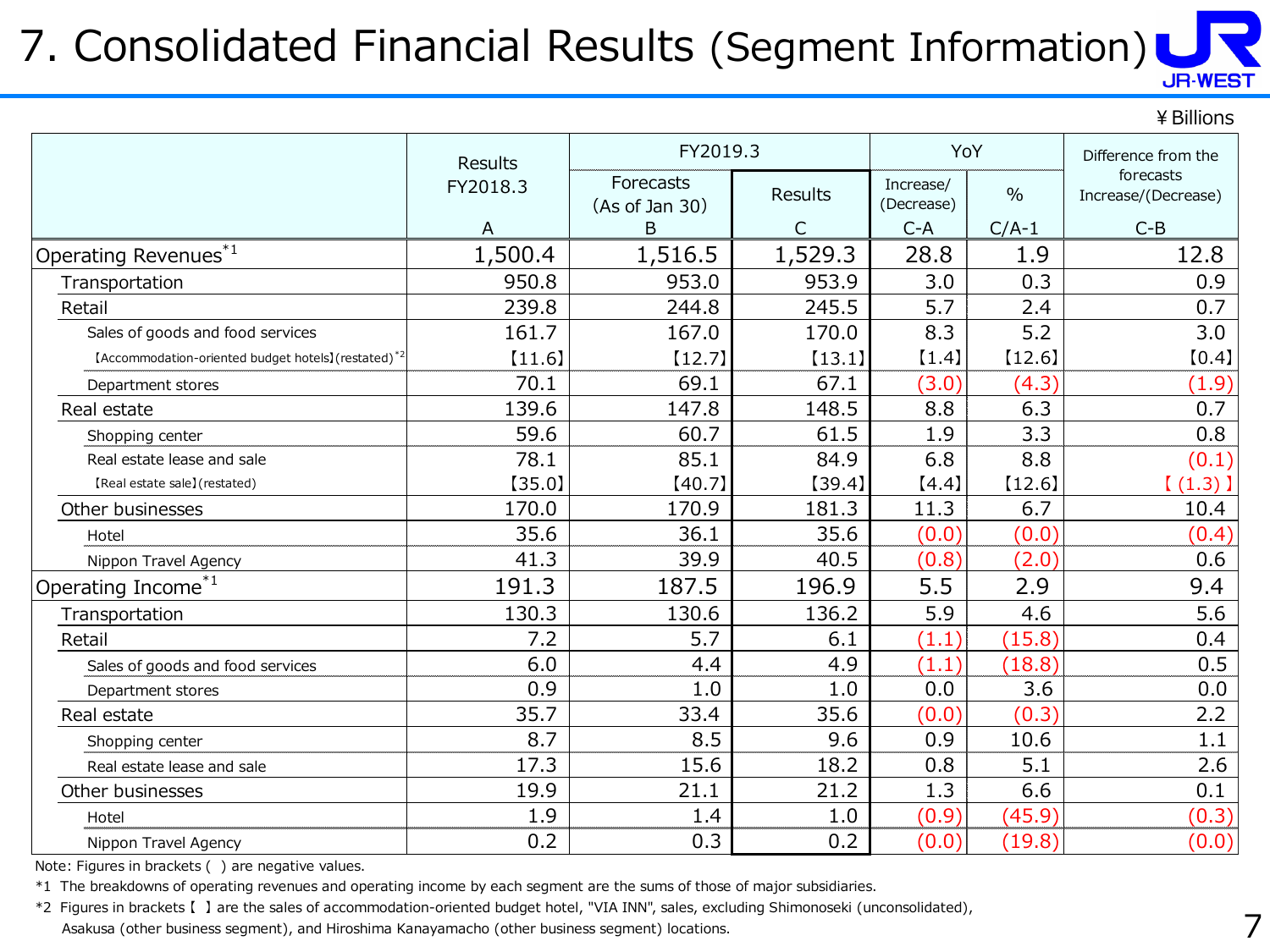

 $\angle$  Billions

|                         |                      | Results FY2019.3          |       |                         |               |                                                                               |  |  |
|-------------------------|----------------------|---------------------------|-------|-------------------------|---------------|-------------------------------------------------------------------------------|--|--|
|                         |                      |                           |       | YoY                     |               |                                                                               |  |  |
|                         |                      |                           |       | Increase/<br>(Decrease) | $\frac{0}{0}$ | Major factors (YoY)                                                           |  |  |
|                         | Sales of goods       | <b>Operating Revenues</b> | 170.0 | 8.3                     |               | 5.2 Seven-Eleven allied stores favorable, etc.                                |  |  |
| Retail                  | and food services    | Operating Income          | 4.9   | (1.1)                   | (18.8)        | ·Opening expenses of accommodation-oriented hotels, etc.                      |  |  |
|                         | Department stores    | Operating Revenues        | 67.1  | (3.0)                   | (4.3)         | ·Natural disasters<br>·Partial closure of stores due to renovation work, etc. |  |  |
|                         |                      | Operating Income          | 1.0   | 0.0                     | 3.6           |                                                                               |  |  |
|                         | Shopping center      | <b>Operating Revenues</b> | 61.5  | 1.9                     | 3.3           | Renovation of the B1 and B2 levels at LUCUA 1100, etc.                        |  |  |
| Real estate             |                      | Operating Income          | 9.6   | 0.9                     | 10.6          |                                                                               |  |  |
|                         | Real estate lease    | Operating Revenues        | 84.9  | 6.8                     | 8.8           | · Increase in number of residences sold                                       |  |  |
|                         | and sale             | Operating Income          | 18.2  | 0.8                     | 5.1           | ·New opening of lease properties, etc.                                        |  |  |
|                         | Hotel                | <b>Operating Revenues</b> | 35.6  | (0.0)                   | (0.0)         |                                                                               |  |  |
| <b>Other Businesses</b> |                      | Operating Income          | 1.0   | (0.9)                   | (45.9)        | ·Natural disasters<br>Opening expenses, etc.                                  |  |  |
|                         |                      | <b>Operating Revenues</b> | 40.5  | (0.8)                   | (2.0)         | ·Weak trends in domestic travel, etc.                                         |  |  |
|                         | Nippon travel agency | Operating Income          | 0.2   | (0.0)                   | (19.8)        |                                                                               |  |  |

Note: Figures in brackets ( ) are negative values.

 $*$  Operating revenues are the revenues from third parties ( = customers).

The breakdowns of operating revenues by each segment are the sums of revenues of major subsidiaries.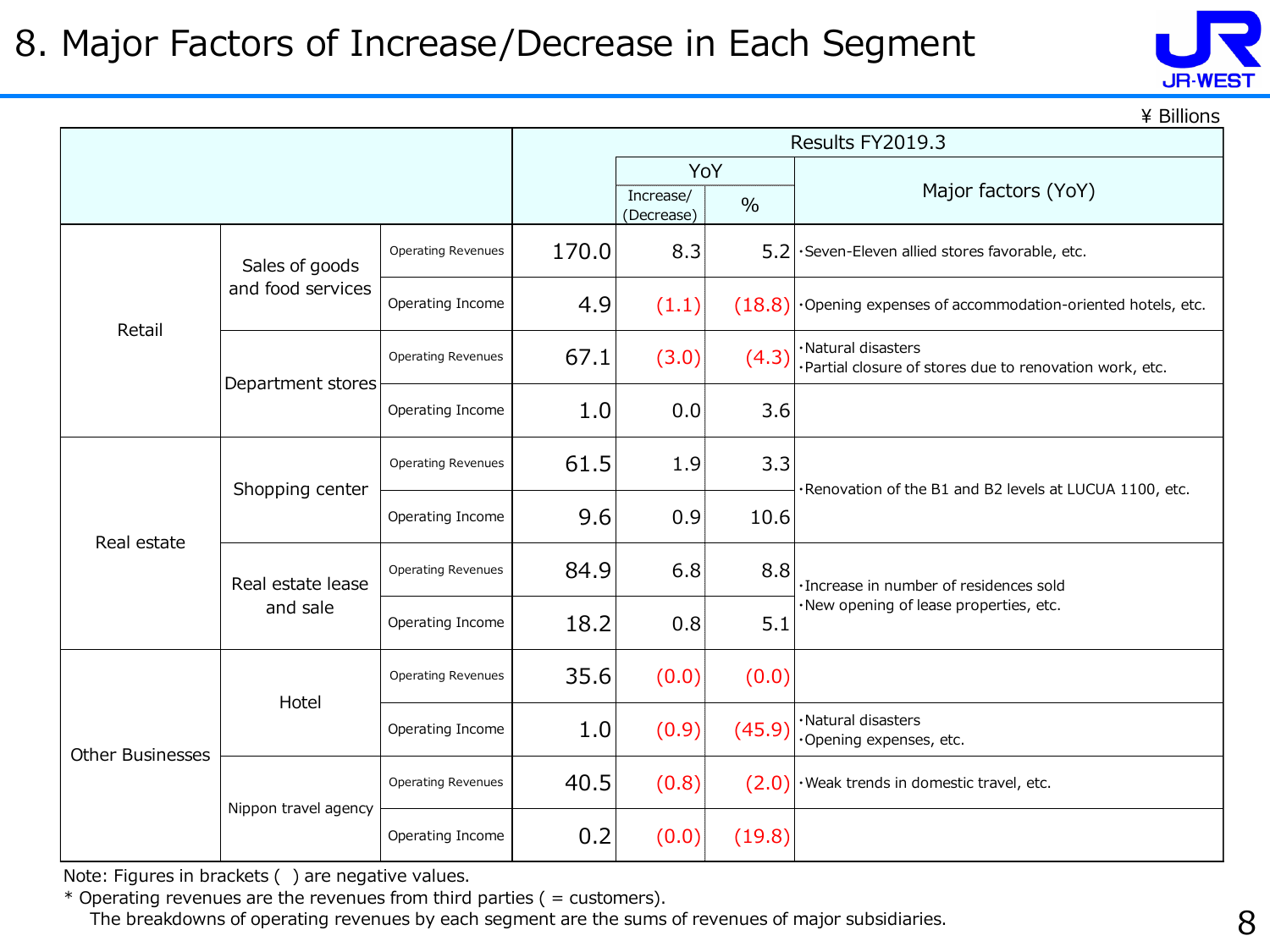#### 9. Consolidated Financial Situation and Statements of Cash Flows



|                                        |                         |                         | ¥ Billions                               |
|----------------------------------------|-------------------------|-------------------------|------------------------------------------|
|                                        | As of March 31,<br>2018 | As of March 31,<br>2019 | <b>Difference</b><br>increase/(decrease) |
|                                        | A                       | B                       | B-A                                      |
| Assets*                                | 3,071.8                 | 3,237.5                 | 165.7                                    |
| Liabilities*                           | 1,955.5                 | 2,057.7                 | 102.2                                    |
| Net assets                             | 1,116.3                 | 1,179.8                 | 63.5                                     |
| Balance of Long-term Debt and Payables | 1,032.2                 | 1,064.0                 | 31.7                                     |
| [Average interest rate (%) ]           | [1.86]                  | $[1.81]$                | [(0.05)]                                 |
| Shinkansen Purchase Liability          | 103.8                   | 102.9                   | (0.9)                                    |
| [Average interest rate (%) ]           | [6.55]                  | [6.55]                  | $[-1]$                                   |
| <b>Bonds</b>                           | 524.9                   | 569.9                   | 45.0                                     |
| 【Average interest rate (%) 】           | [1.58]                  | [1.51]                  | [(0.07)]                                 |
| Equity ratio $(%)^*$                   | 33.2                    | 33.3                    | 0.1                                      |
| Net assets per share $(4)$             | 5,273.42                | 5,612.63                | 339.21                                   |

|                                                    | <b>Results</b><br>FY2018.3 | Results<br>FY2019.3 | YoY<br>increase/(decrease) |
|----------------------------------------------------|----------------------------|---------------------|----------------------------|
|                                                    | A                          | B                   | $B-A$                      |
| Cash flows from operating activities               | 275.1                      | 289.7               | 14.6                       |
| Cash flows from investing activities               | (166.3)                    | (247.4)             | (81.0)                     |
| Free cash flows                                    | 108.7                      | 42.3                | (66.4)                     |
| Cash flows from financing activities               | (71.4)                     | (7.1)               | 64.2                       |
| Change in cash and cash equivalents, net           | 38.1                       | 35.1                | (2.9)                      |
| Cash and cash equivalents at the end of the period | 101.4                      | 136.5               | 35.1                       |

Note: Figures in brackets ( ) are negative values.

 \* Figures at the end of FY2018.3 have been retroactively adjusted due to the application of "Partial Amendments to Accounting Standard for Tax Effect Accounting"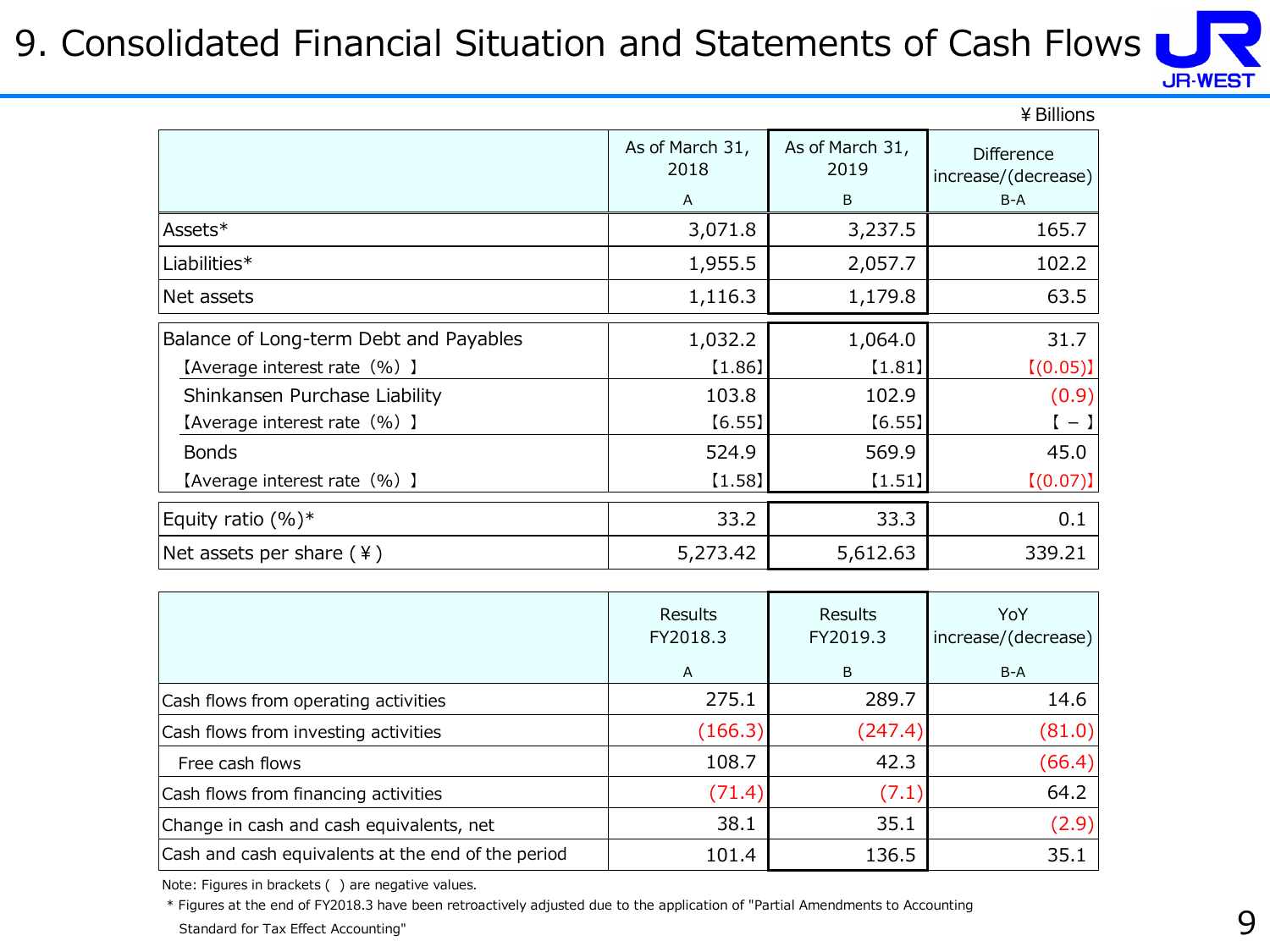## 10. Non-Consolidated Financial Forecasts



¥Billions

|                                          | <b>Results</b> | Forecasts | YoY                     |               |
|------------------------------------------|----------------|-----------|-------------------------|---------------|
|                                          | FY2019.3       | FY2020.3  | Increase/<br>(Decrease) | $\frac{0}{0}$ |
|                                          | А              | B         | $B-A$                   | $B/A-1$       |
| <b>Operating Revenues</b>                | 980.9          | 1,001.0   | 20.0                    | 2.0           |
| Transportation revenues                  | 873.4          | 895.0     | 21.5                    | 2.5           |
| Other                                    | 107.4          | 106.0     | (1.4)                   | (1.3)         |
| <b>Operating Expenses</b>                | 830.1          | 849.5     | 19.3                    | 2.3           |
| Personnel costs                          | 215.8          | 217.5     | 1.6                     | 0.8           |
| Non personnel costs                      | 416.6          | 425.5     | 8.8                     | 2.1           |
| Energy costs                             | 45.2           | 47.5      | 2.2                     | 4.9           |
| Maintenance costs                        | 164.0          | 170.5     | 6.4                     | 3.9           |
| Miscellaneous costs                      | 207.3          | 207.5     | 0.1                     | 0.1           |
| Rental payments, etc.                    | 27.2           | 28.5      | 1.2                     | 4.6           |
| <b>Taxes</b>                             | 36.0           | 37.0      | 0.9                     | 2.6           |
| Depreciation                             | 134.3          | 141.0     | 6.6                     | 4.9           |
| Operating Income                         | 150.7          | 151.5     | 0.7                     | 0.5           |
| Non-operating revenues and expenses, net | (14.2)         | (14.0)    | 0.2                     | (1.7)         |
| Non-operating revenues                   | 7.5            | 7.0       | (0.5)                   |               |
| Non-operating expenses                   | 21.7           | 21.0      | (0.7)                   |               |
| <b>Recurring Profit</b>                  | 136.4          | 137.5     | 1.0                     | 0.7           |
| Extraordinary profit and loss, net       | (20.6)         | (1.5)     | 19.1                    |               |
| Extraordinary profit                     | 27.6           |           |                         |               |
| Extraordinary loss                       | 48.2           |           |                         |               |
| Net Income                               | 80.6           | 95.0      | 14.3                    | 17.8          |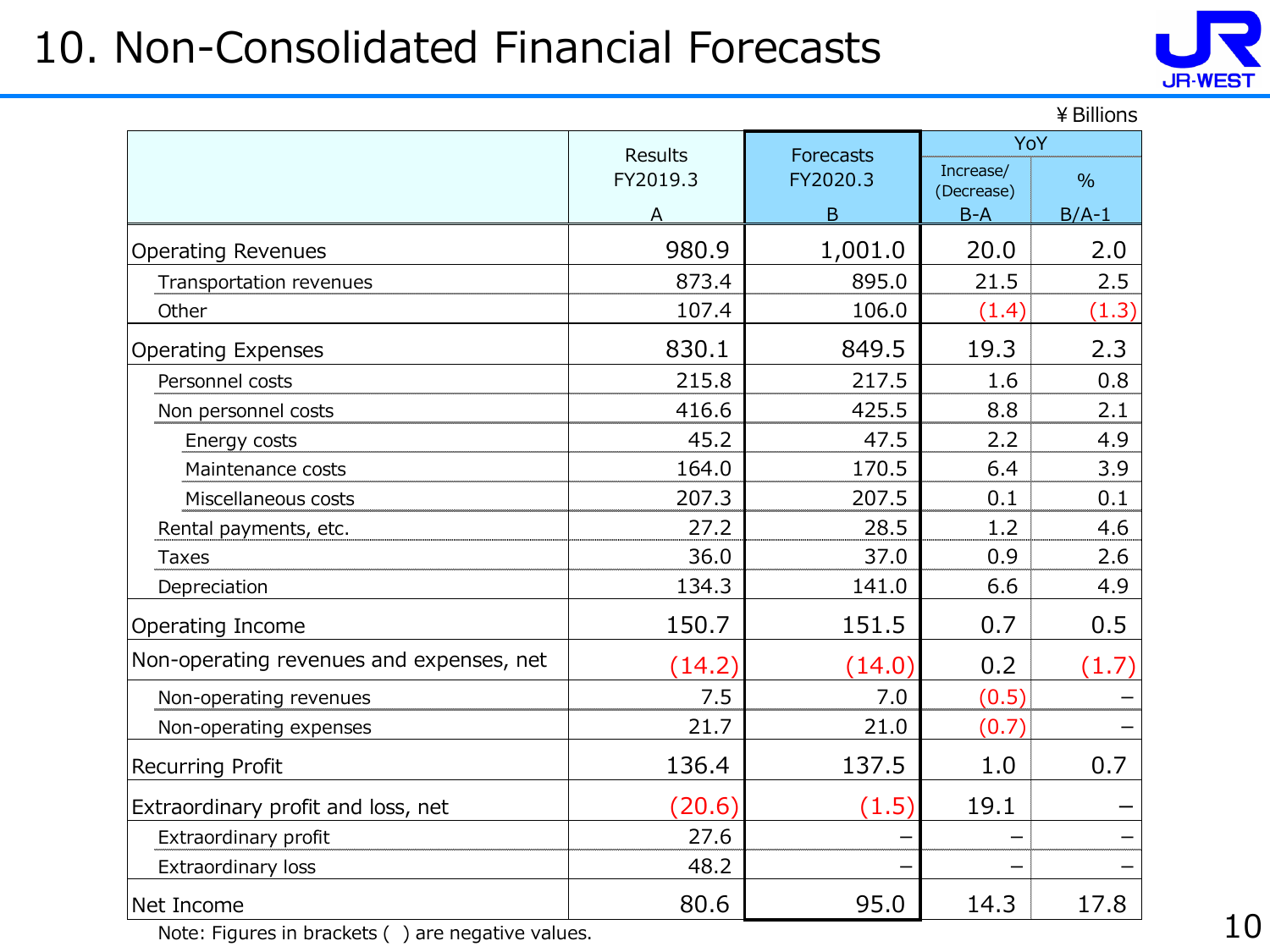#### 11. Transportation Revenue Forecasts



¥Billions

| Forecasts FY2020.3 |                             |       |                     |               |                                         |        |
|--------------------|-----------------------------|-------|---------------------|---------------|-----------------------------------------|--------|
|                    | Transportation              |       | Increase/(Decrease) | YoY           | Major factors                           |        |
|                    | revenues                    |       | Amount              | $\frac{0}{0}$ |                                         | Amount |
|                    |                             |       |                     |               | Fundamental trend 0.6%                  | 2.8    |
|                    |                             |       |                     |               | Special factors                         |        |
|                    |                             |       |                     |               | $\cdot$ Inbound                         | 2.1    |
|                    | Shinkansen                  | 466.6 | 9.5                 | 2.1           | ·Pattern of weekdays and weekends       | 0.7    |
|                    |                             |       |                     |               | ·Leap year effect                       | 1.0    |
|                    |                             |       |                     |               | ·Rebound from natural disasters<br>etc. | 1.8    |
|                    |                             |       |                     |               | Fundamental trend (0.2%)                | (0.5)  |
|                    |                             |       |                     |               | Special factors                         |        |
|                    | Kansai Urban                |       |                     |               | ·Inbound                                | 2.1    |
|                    | Area                        | 316.7 | 8.6                 | 2.8           | ·Pattern of weekdays and weekends       | 0.4    |
|                    | (Kyoto-Osaka-<br>Kobe Area) |       |                     |               | ·Leap year effect                       | 0.4    |
|                    |                             |       |                     |               | ·Rebound from natural disasters         | 3.4    |
|                    |                             |       |                     |               | etc.                                    |        |
|                    |                             |       |                     |               | Fundamental trend (0.5%)                | (0.5)  |
|                    |                             |       |                     |               | Special factors                         |        |
|                    | Other                       |       |                     |               | ·Inbound                                | 0.2    |
|                    | lines                       | 111.5 | 3.3                 | 3.1           | ·Pattern of weekdays and weekends       | 0.1    |
|                    |                             |       |                     |               | ·Leap year effect                       | 0.2    |
|                    |                             |       |                     |               | ·Rebound from natural disasters         | 3.1    |
|                    |                             |       |                     |               | etc.                                    |        |
|                    | <b>Conventional lines</b>   | 428.3 | 11.9                | 2.9           |                                         |        |
|                    | Total                       | 895.0 | 21.5                | 2.5           |                                         |        |

Note: Revenues from luggage transportation are omitted due to the small amount.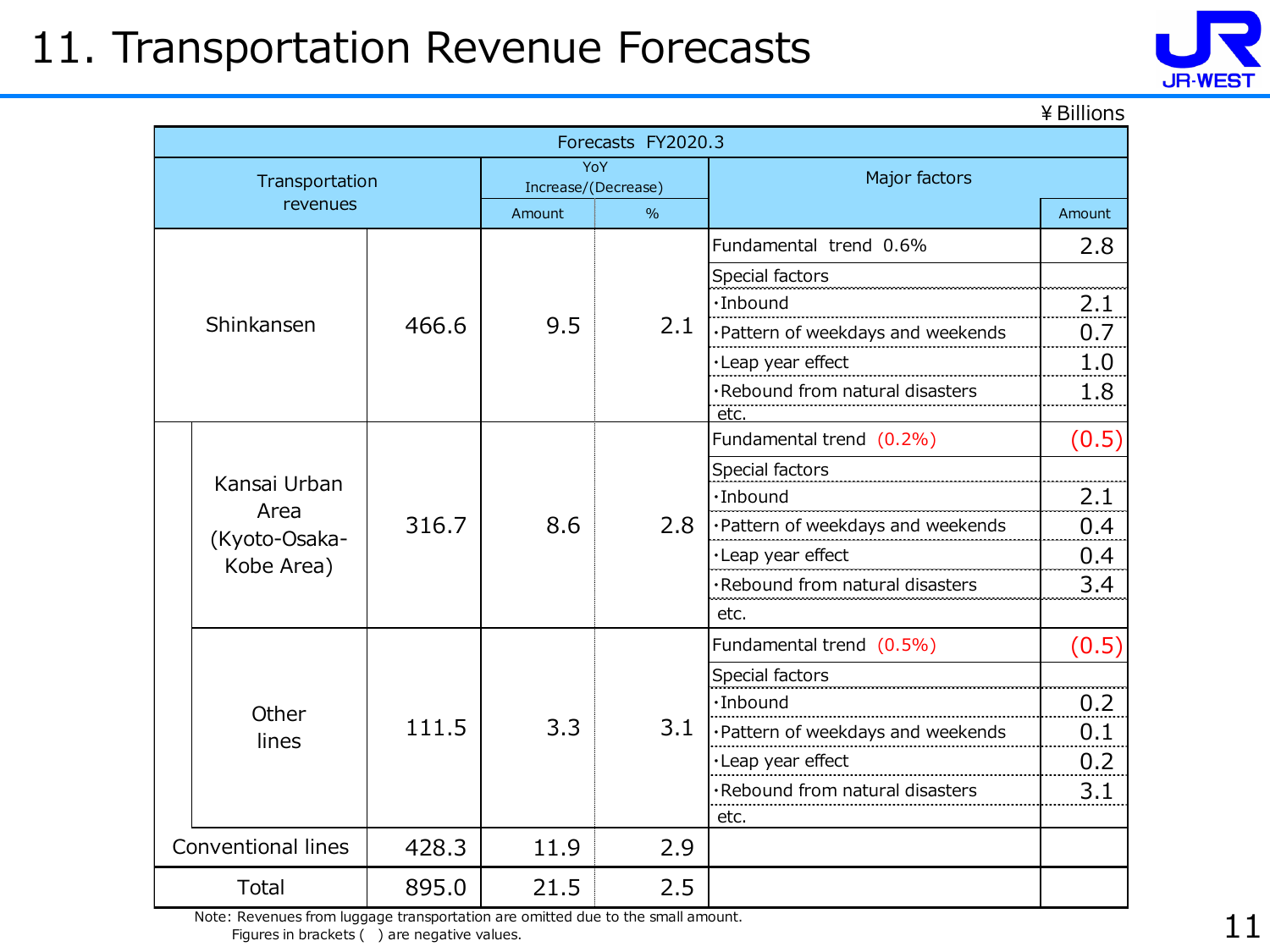# 12. Operating Expenses Forecasts (Non-Consolidated)

¥Billions

|                                  | Forecasts FY2020.3 |                         |               |                                                                                               |  |
|----------------------------------|--------------------|-------------------------|---------------|-----------------------------------------------------------------------------------------------|--|
|                                  |                    | YoY                     |               |                                                                                               |  |
|                                  |                    | Increase/<br>(Decrease) | $\frac{0}{0}$ | Major factors (YoY)                                                                           |  |
| Personnel costs                  | 217.5              | 1.6                     | 0.8           | · Improved employment conditions for<br>senior employees (rehired) / contract employees, etc. |  |
| Energy costs                     | 47.5               | 2.2                     | 4.9           | ·Rebound from natural disasters, etc.                                                         |  |
| Maintenance costs                | 170.5              | 6.4                     | 3.9           | · Increase in Capex-related removal work, etc.                                                |  |
| Miscellaneous costs              | 207.5              | 0.1                     | 0.1           |                                                                                               |  |
| Rental Payments, etc             | 28.5               | 1.2                     | 4.6           | ·Opening of all sections of Osaka Higashi Line, etc.                                          |  |
| <b>Taxes</b>                     | 37.0               | 0.9                     | 2.6           | ·Increase in fixed assets tax, etc.                                                           |  |
| Depreciation and<br>amortization | 141.0              | 6.6                     | 4.9           | ·Installation of new rolling stock                                                            |  |
| <b>Total</b>                     | 849.5              | 19.3                    | 2.3           |                                                                                               |  |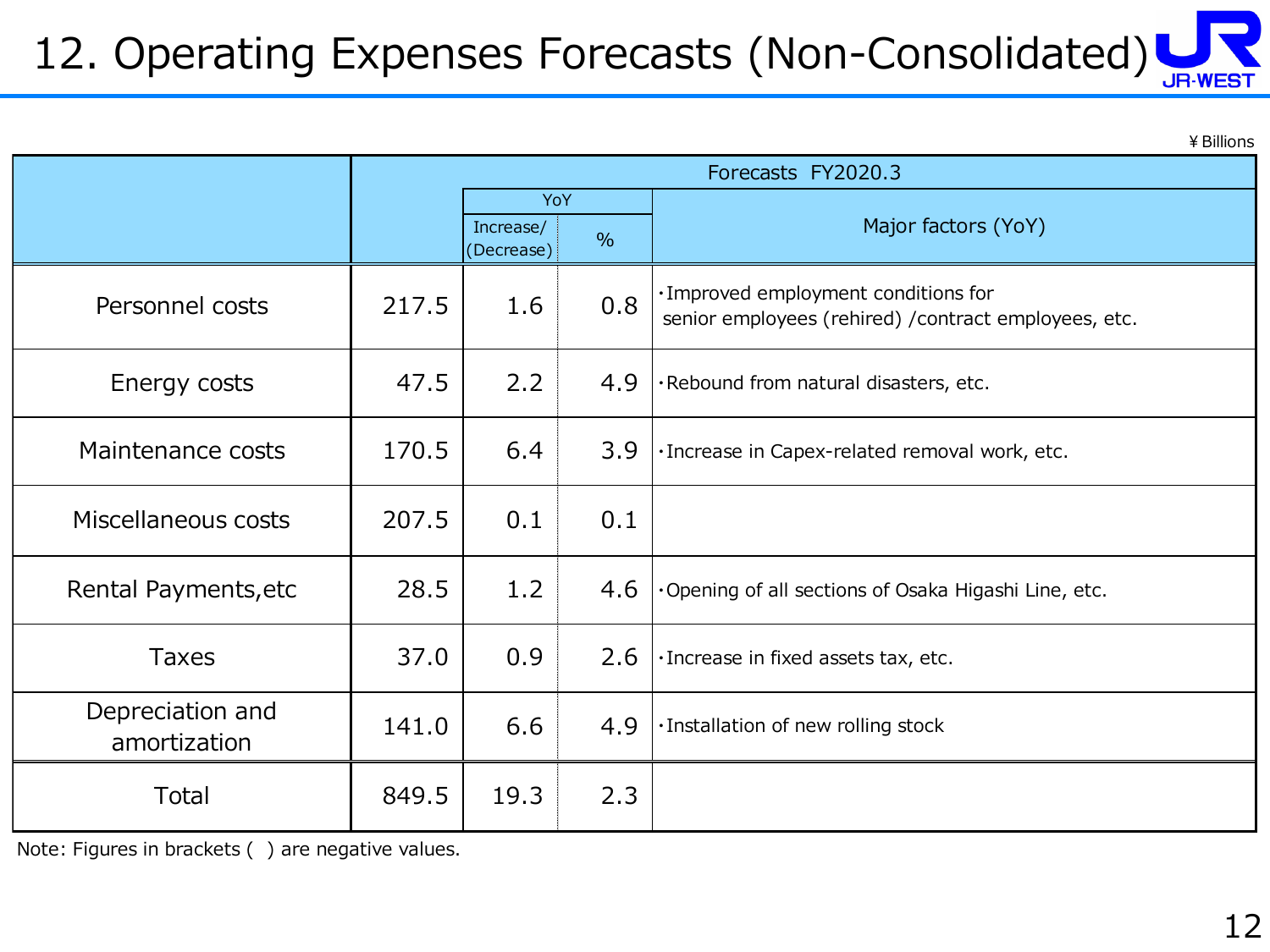# 13. Consolidated Financial Forecasts



#### ¥Billions

|                                          | <b>Results</b> | <b>Forecasts</b> | YoY                     |               |
|------------------------------------------|----------------|------------------|-------------------------|---------------|
|                                          | FY2019.3       | FY2020.3         | Increase/<br>(Decrease) | $\frac{0}{0}$ |
|                                          |                | B                | $B-A$                   | $B/A-1$       |
| <b>Operating Revenues</b>                | 1,529.3        | 1,557.5          | 28.1                    | 1.8           |
| <b>Operating Expenses</b>                | 1,332.3        | 1,359.5          | 27.1                    | 2.0           |
| Operating Income                         | 196.9          | 198.0            | 1.0                     | 0.5           |
| Non-operating revenues and expenses, net | (13.6)         | (13.5)           | 0.1                     | (0.9)         |
| Non-operating revenues                   | 9.4            | 8.9              | (0.5)                   |               |
| Non-operating expenses                   | 23.0           | 22.4             | (0.6)                   |               |
| <b>Recurring Profit</b>                  | 183.3          | 184.5            | 1.1                     | 0.6           |
| Extraordinary profit and loss, net       | (26.1)         | (6.0)            | 20.1                    |               |
| Extraordinary profit                     | 29.0           |                  |                         |               |
| <b>Extraordinary loss</b>                | 55.2           |                  |                         |               |
| Profit attributable to owners of parent  | 102.7          | 118.5            | 15.7                    | 15.3          |
| Net income per share( $\angle$ )         | 533.31         | 616.06           |                         |               |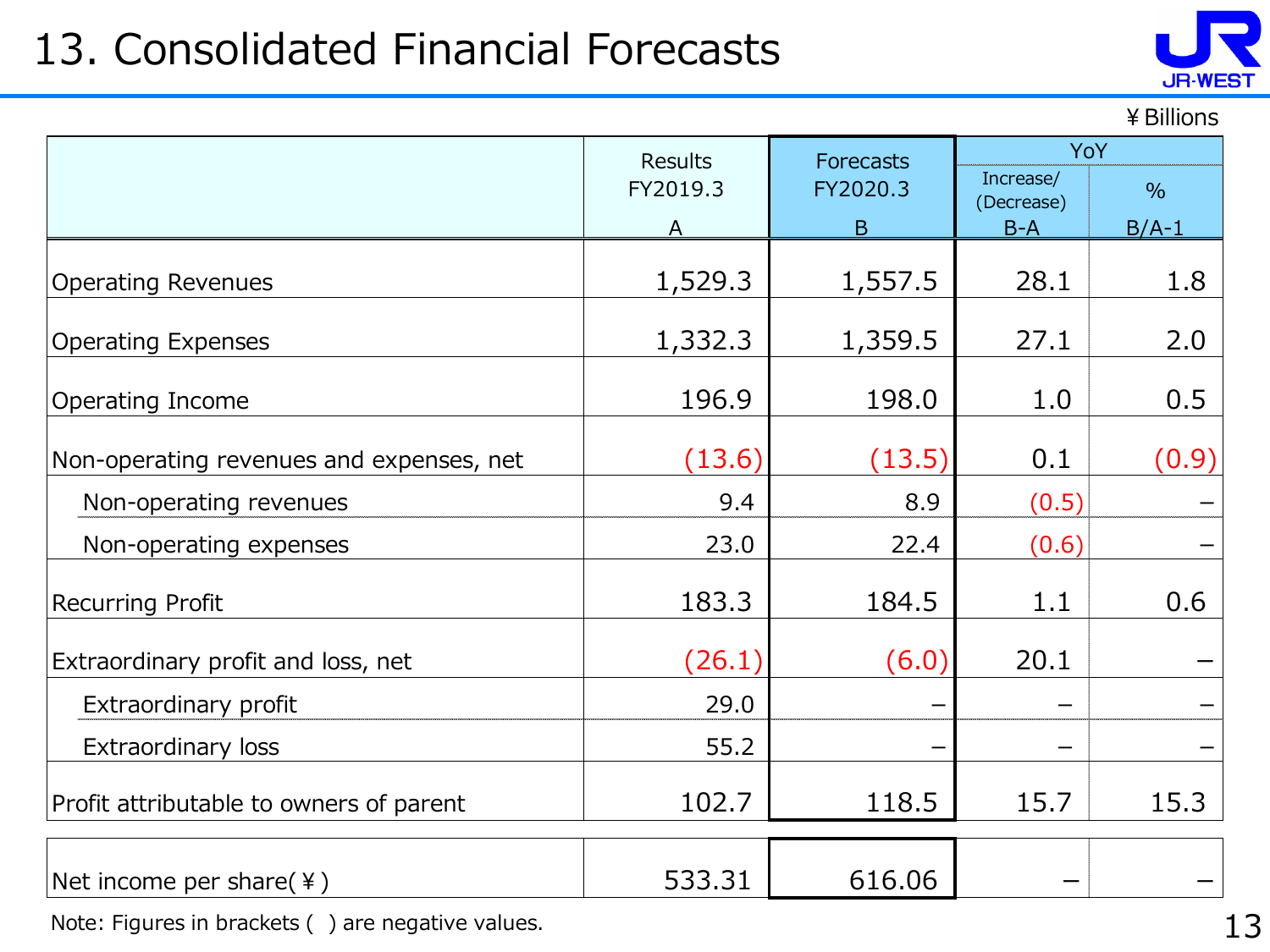#### 14. Consolidated Financial Forecasts (Segment Information) **JR-WEST**

|                                                                 |          |                  |            | ¥ Billions    |
|-----------------------------------------------------------------|----------|------------------|------------|---------------|
|                                                                 | Results  | <b>Forecasts</b> | Increase/  | YoY           |
|                                                                 | FY2019.3 | FY2020.3         | (Decrease) | $\frac{0}{0}$ |
|                                                                 | A        | B                | $B-A$      | $B/A-1$       |
| Operating Revenues*1                                            | 1,529.3  | 1,557.5          | 28.1       | 1.8           |
| Transportation                                                  | 953.9    | 974.2            | 20.2       | 2.1           |
| Retail                                                          | 245.5    | 237.7            | (7.8)      | (3.2)         |
| Sales of goods and food services                                | 170.0    | 156.0            | (14.0)     | (8.3)         |
| [Accommodation-oriented budget hotels] (restated) <sup>*2</sup> | [13.1]   | [16.6]           | [3.5]      | [26.7]        |
| Department stores                                               | 67.1     | 72.5             | 5.3        | 8.0           |
| Real estate                                                     | 148.5    | 162.3            | 13.7       | 9.3           |
| Shopping center                                                 | 61.5     | 62.4             | 0.8        | 1.3           |
| Real estate lease and sale                                      | 84.9     | 97.9             | 12.9       | 15.2          |
| [Real estate sale] (restated)                                   | [39.4]   | [50.5]           | [11.1]     | [28.2]        |
| Other businesses                                                | 181.3    | 183.3            | 1.9        | 1.1           |
| Hotel                                                           | 35.6     | 39.1             | 3.4        | 9.7           |
| Nippon Travel Agency                                            | 40.5     | 41.2             | 0.6        | 1.6           |
| Operating Income <sup>*1</sup>                                  | 196.9    | 198.0            | 1.0        | 0.5           |
| Transportation                                                  | 136.2    | 136.7            | 0.4        | 0.3           |
| Retail                                                          | 6.1      | 6.4              | 0.2        | 4.2           |
| Sales of goods and food services                                | 4.9      | 5.0              | 0.0        | 1.2           |
| Department stores                                               | 1.0      | 1.1              | 0.0        | 7.4           |
| Real estate                                                     | 35.6     | 36.3             | 0.6        | 1.7           |
| Shopping center                                                 | 9.6      | 8.2              | (1.4)      | (15.0)        |
| Real estate lease and sale                                      | 18.2     | 18.9             | 0.6        | 3.6           |
| Other businesses                                                | 21.2     | 21.6             | 0.3        | 1.5           |
| Hotel                                                           | 1.0      | 1.1              | 0.0        | 2.4           |
| Nippon Travel Agency                                            | 0.2      | 0.5              | 0.2        | 127.8         |

Note: Figures in brackets ( ) are negative values.

\*1 The breakdowns of operating revenues and operating income by each segment are the sums of those of major subsidiaries.

\*2 The method of recording revenues has changed due to a change in the contracts with tenant stores in stations from FY2020.3. This change will not have an influence on operating income.

\*3 Figures in brackets 【 】 are the sales of accommodation-oriented budget hotel, "VIA INN", sales, excluding Shimonoseki (unconsolidated), Asakusa (other business segment), and Hiroshima Kanayamacho (other business segment) locations.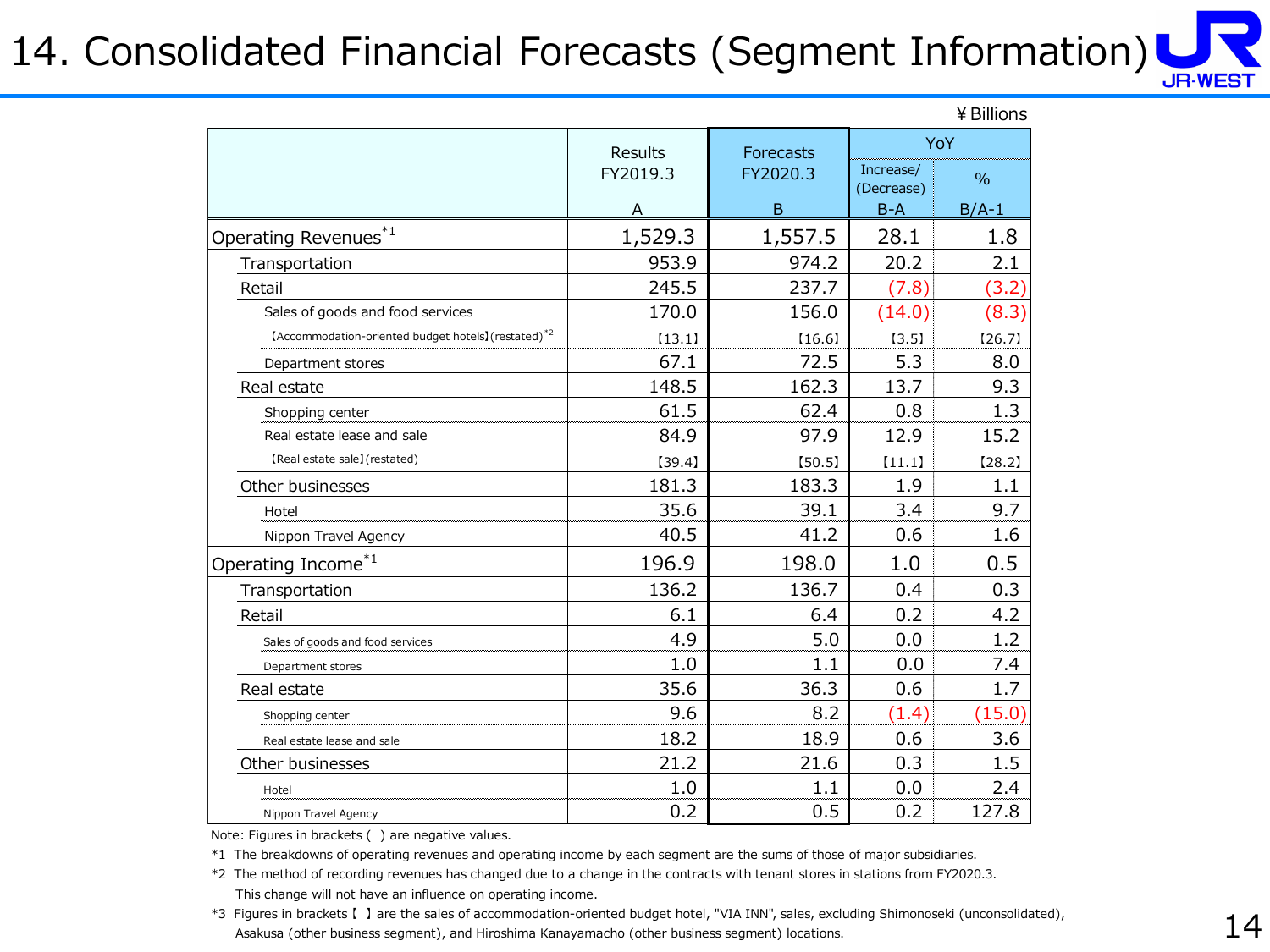### 15. Each Segment Forecasts



\ Billions

|                                                     |                      |                           | Forecasts FY2020.3 |                         |               |                                                                                                                                       |  |
|-----------------------------------------------------|----------------------|---------------------------|--------------------|-------------------------|---------------|---------------------------------------------------------------------------------------------------------------------------------------|--|
|                                                     |                      |                           |                    | YoY                     |               |                                                                                                                                       |  |
|                                                     |                      |                           |                    | Increase/<br>(Decrease) | $\frac{0}{0}$ | Major factors (YoY)                                                                                                                   |  |
|                                                     | Sales of goods       | <b>Operating Revenues</b> | 156.0              | (14.0)                  | (8.3)         | . Change in the method of recording revenues due to<br>a change in the contracts with tenant stores in stations                       |  |
| Retail                                              | and food services    | Operating Income          | 5.0                | 0.0                     | 1.2           |                                                                                                                                       |  |
|                                                     |                      | <b>Operating Revenues</b> | 72.5               | 5.3                     | 8.0           | ·Full-year contribution from renovation opening, etc.                                                                                 |  |
| Department stores                                   | Operating Income     | 1.1                       | 0.0                | 7.4                     |               |                                                                                                                                       |  |
| Shopping center<br>Real estate<br>Real estate lease |                      | <b>Operating Revenues</b> | 62.4               | 0.8                     | 1.3           | ·Full-year contribution from<br>the Kyoto renovation opening, etc.                                                                    |  |
|                                                     |                      | Operating Income          | 8.2                | (1.4)                   | (15.0)        | ·Partial closure of stores due to renovation work<br>in Okayama station<br>Closure of stores due to renovation work in Ashiya station |  |
|                                                     |                      | <b>Operating Revenues</b> | 97.9               | 12.9                    | 15.2          | · Increase in number of residences sold, etc.                                                                                         |  |
|                                                     | and sale             | Operating Income          | 18.9               | 0.6                     | 3.6           |                                                                                                                                       |  |
|                                                     | Hotel                | <b>Operating Revenues</b> | 39.1               | 3.4                     | 9.7           | ·New opening of HOTEL VISCHIO KYOTO, etc.                                                                                             |  |
| <b>Other Businesses</b>                             |                      | Operating Income          | 1.1                | 0.0                     | 2.4           |                                                                                                                                       |  |
|                                                     | Nippon travel agency | Operating Revenues        | 41.2               | 0.6                     | 1.6           |                                                                                                                                       |  |
|                                                     |                      | Operating Income          | 0.5                | 0.2                     | 127.8         |                                                                                                                                       |  |

Note: Figures in brackets ( ) are negative values.

\* Operating revenues are the revenues from third parties ( = customers). The breakdowns of operating revenues by each segment are the sums of revenues of major subsidiaries.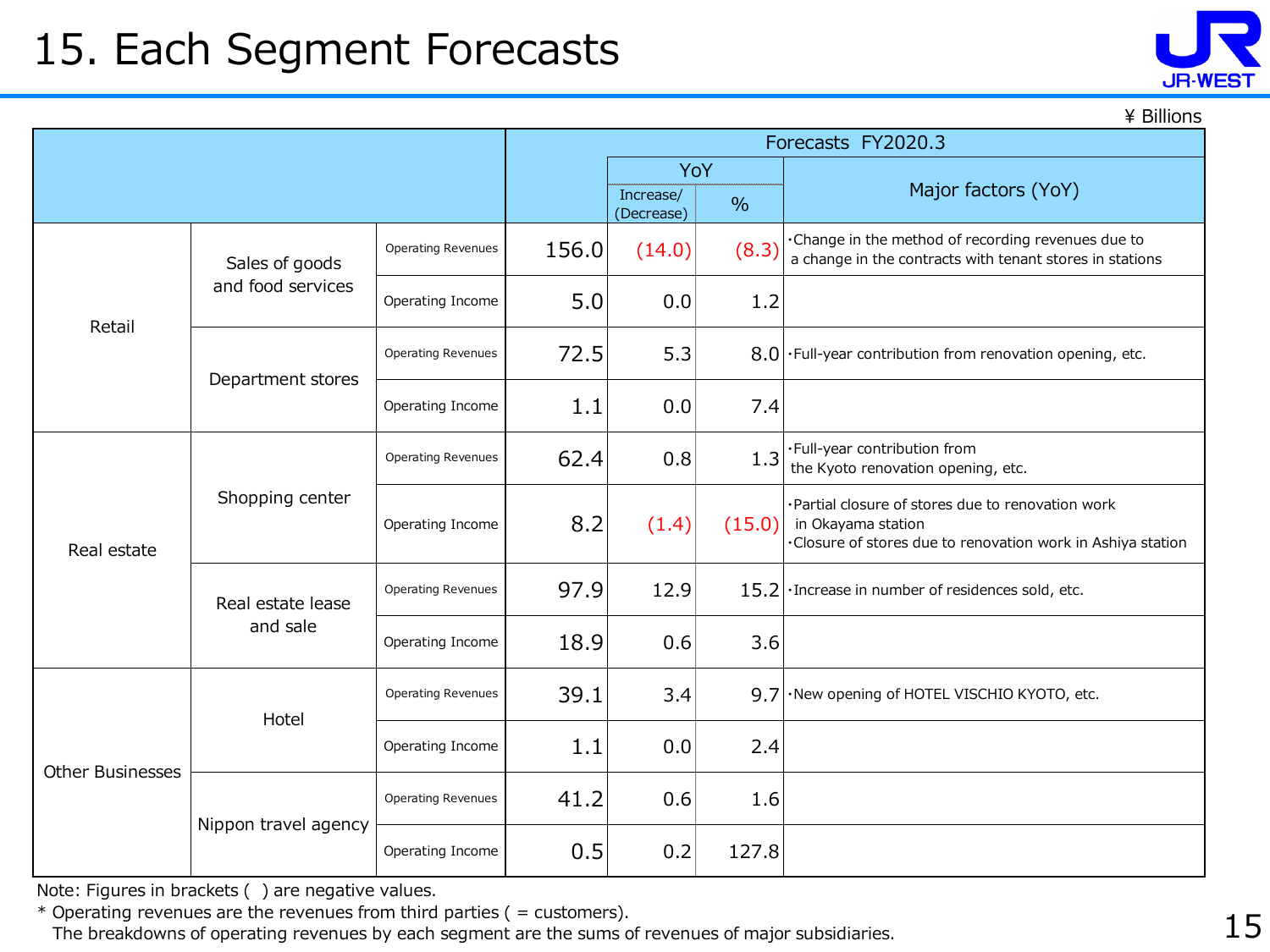

#### Persons, ¥Billions

|                                                     | <b>Results</b><br>FY2018.3 | <b>Results</b><br>FY2019.3 | <b>Forecasts</b><br>FY2020.3 |
|-----------------------------------------------------|----------------------------|----------------------------|------------------------------|
| ROA (%, Consolidated)*1                             | 6.3                        | 6.2                        | 6.1                          |
| ROE (%, Consolidated)                               | 11.3                       | 9.8                        | 10.6                         |
| EBITDA (Consolidated) <sup>*2</sup>                 | 356.1                      | 361.3                      | 371.2                        |
| Depreciation (Consolidated)                         | 163.5                      | 163.1                      | 172.0                        |
| Capital Expenditure<br>(Consolidated, own fund)     | 169.4                      | 245.3                      | 278.0                        |
| Capital Expenditure<br>(Non-consolidated, own fund) | 127.8                      | 190.9                      | 209.0                        |
| Safety related capital expenditure                  | 83.2                       | 125.2                      | 120.0                        |
| Dividends per share (\ine                           | 160                        | 175                        | 190                          |

|                                       |                                                                                           | <b>Results</b> | <b>Results</b> |        | <b>Forecasts</b> |        |
|---------------------------------------|-------------------------------------------------------------------------------------------|----------------|----------------|--------|------------------|--------|
|                                       | FY2018.3                                                                                  |                | FY2019.3       |        | FY2020.3         |        |
|                                       | Consolidated Non-Consolidated Consolidated Non-Consolidated Consolidated Non-Consolidated |                |                |        |                  |        |
| No. of employees at the end of period | 47,869                                                                                    | 25,291         | 47,842         | 24,866 |                  |        |
| Financial Expenses, net               | (20.2)                                                                                    | (19.6)         | (18.8)         | (17.7) | (19.0)           | (17.3) |
| Interest and dividend income          | 0.7                                                                                       | 1.2            | 1.1            | 2.2    | 0.8              | 2.4    |
| Interest expenses                     | 20.9                                                                                      | 20.8           | 20.0           | 20.0   | 19.8             | 19.8   |

Note: Figures in brackets ( ) are negative values.

 \*1 Figures at the end of FY2018.3 have been retroactively adjusted due to the application of "Partial Amendments to Accounting Standard for Tax Effect Accounting"

 $*2$  EBITDA = Operating Income + Depreciation + Amortization of goodwill